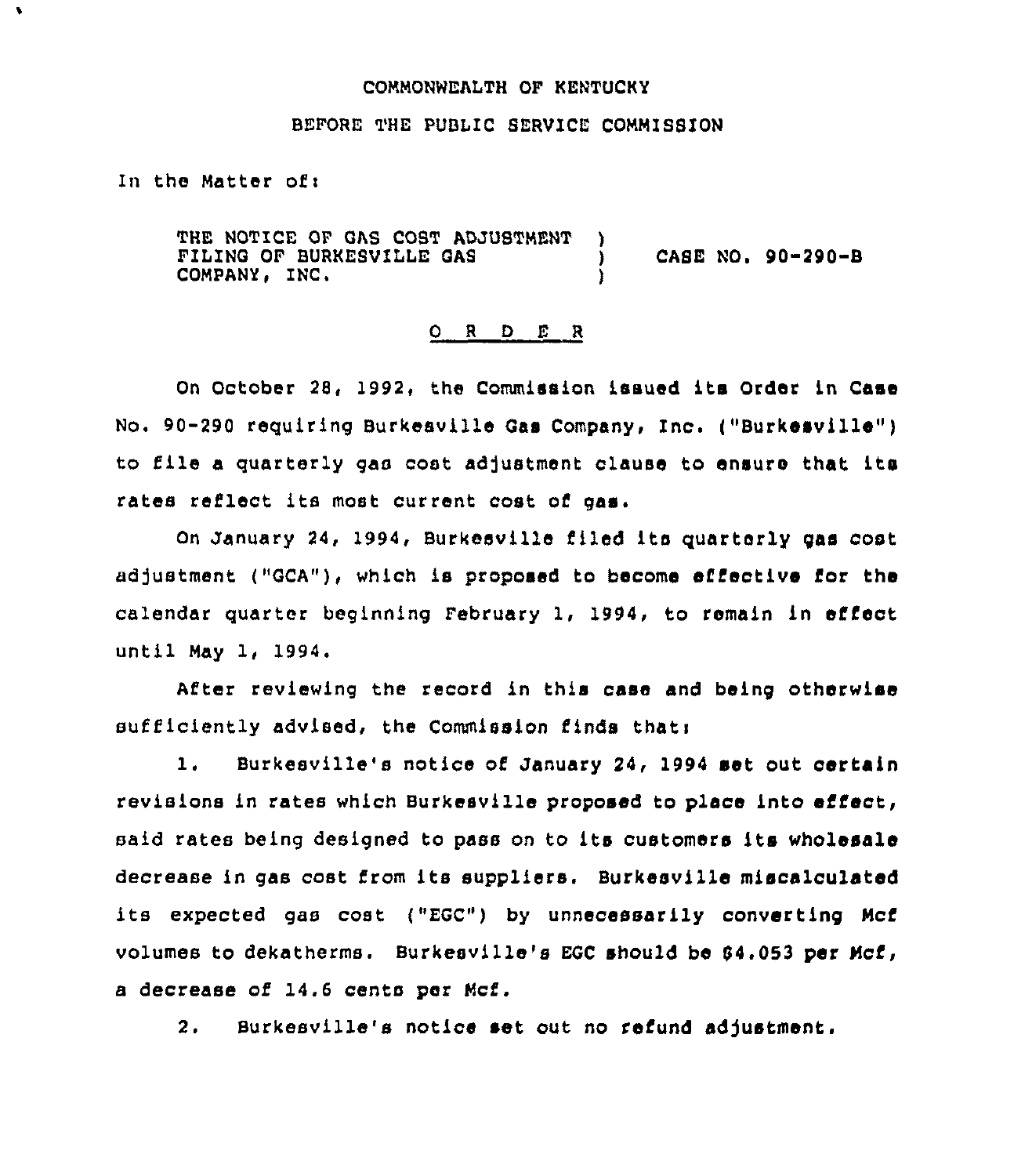3. Hurkeuvllle's notice set out no current quarter actual adjustment. This adjustment will be unavailable to Burkesville until its filing for rates proposed to be sfl'ective Hay 1, 1994 ls approved.

 $4.1$ The combined effect of the above adjustments is Burkesville's corrected gas cost recovery rate ("GCR") in the amount of 94,053 per Mcf, which is a decrease of 14.6 cents per Mcf from its last approved rates,

8, Surkesvllle's adJustment in rates, set out ln the Appendix to this Order, pursuant to the QCA provisions approved by tho Commission ln ltn Order ln Case No. 90-290 dated October 28, l992, ls fair, Just, and reasonable, ln the public interest, and nhould be effective with service rendered on and after Pebrusry 1, 1994.

IT IS THEREFORE ORDERED that:

 $\mathbf{r}$ 

I, The rates ln the Appendix, attached hereto and incorporated herein, are fair, fust, and reasonable and are approved effective with service rendered on and after Pebruary 1, 1994.

2. Within 30 days of the date of this Order, Surkesville shell flic with this Commlsslon its revised tariffs setting out the rates authorized herein.

 $-2-$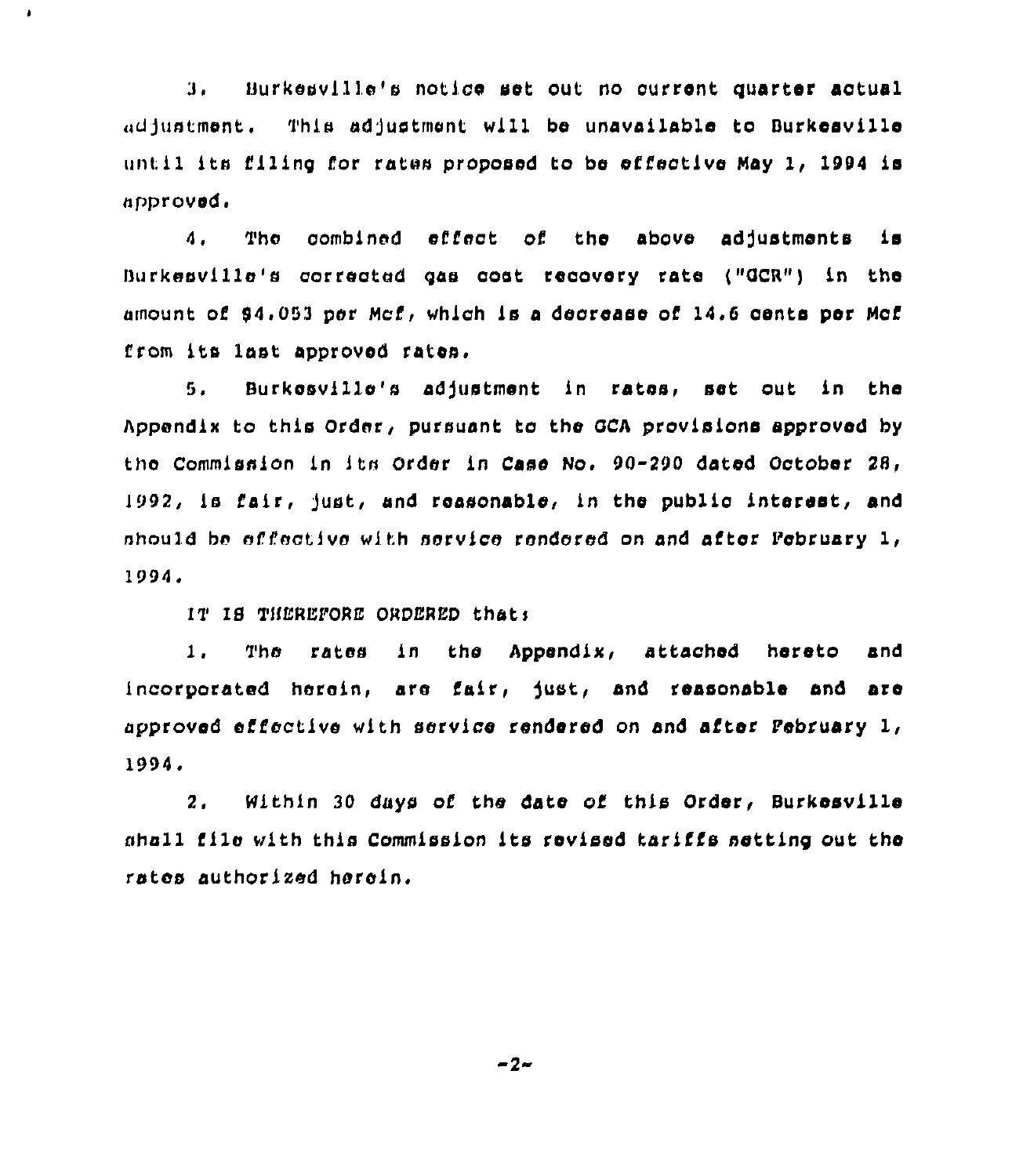Done at Frankfort, Kentucky, this 25th day of February, 1994.

PUBLIC SERVICE COMMISSION

 $\overline{m}$ an

Breath  $Comm<sub>L</sub>$ 

ATTEST:

 $\bullet$ 

Executive Director